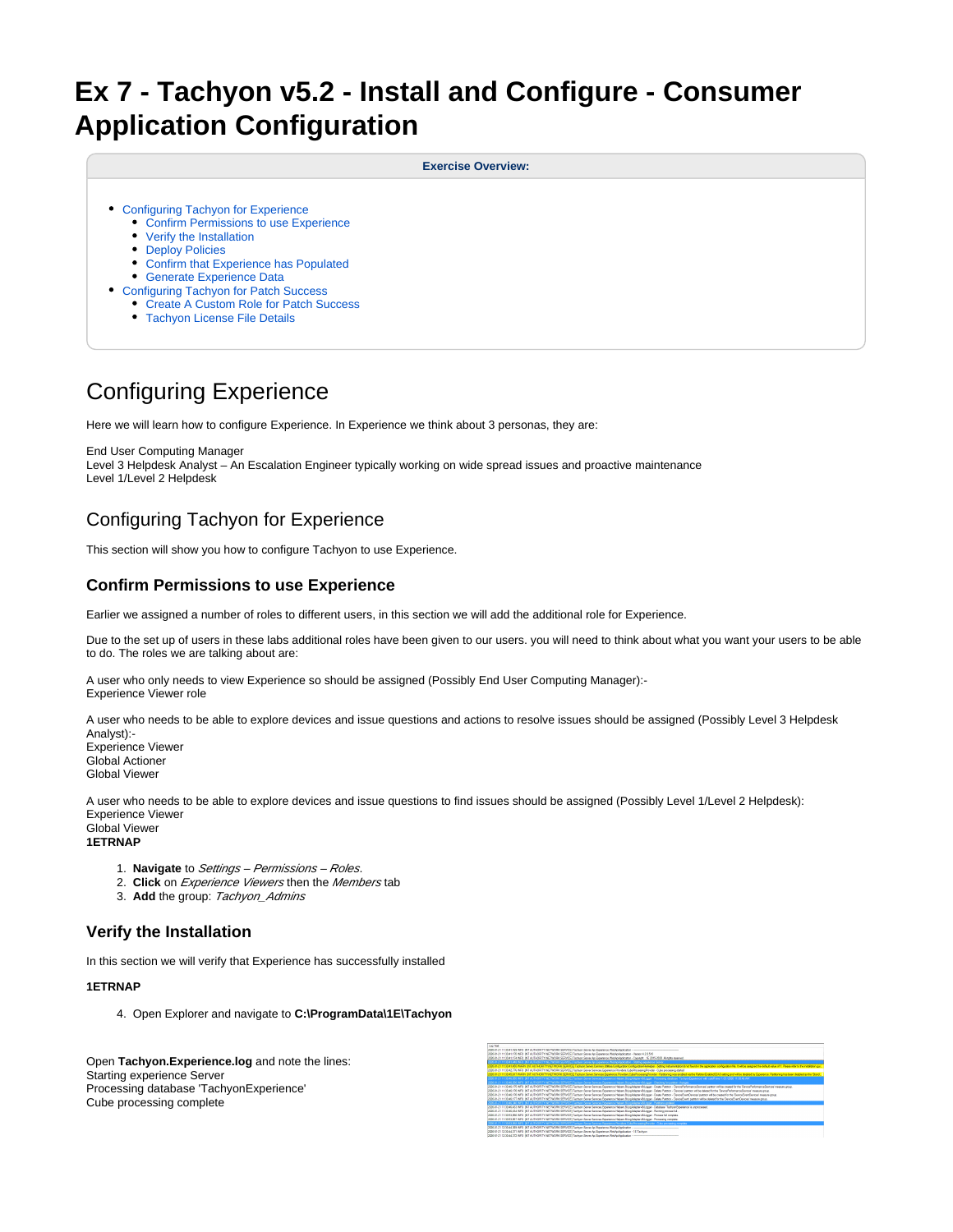It is possible to increase the frequency with which the Coordinator initiates cube processing by modifying %programfiles% \1E\Tachyon\Coordinator\Tachyon.Server.Coordinator.exe.config to reduce the value and restarting the Tachyon Coordinator service: <add key="ExperienceCubeProcessingIntervalMinutes" value="10" />

In our lab environment, we will change this value to 10 minutes, the default is 1440 and we do not want to wait a full day for the updates

- 5. Open Explorer and navigate to **C:\Program Files\1E\Tachyon\Coordinator** and open **Tachyon.Server.Coordinator.exe.config** search for **ExperienceCubeProcessingIntervalMinutes** and set the **Value** to **10**
- 6. Open the **Services** Applet and restart the **1E Tachyon Coordinator** service

## <span id="page-1-0"></span>**Deploy Policies**

In order for the clients to report back to Experience, they need to have policies deployed to the environment.

These are the steps you would need to take in your environment if you are not implementing or using Guaranteed State, although we have installed Guaranteed State we have yet to carry out any configuration, so we will carry out these steps **1ETRNW72**

- 7. Still logged into **1ETRNW72** as **1ETRN\Manager1**
- 8. Open the Tachyon Portal and Launch **Guaranteed State**
- 9. Navigate to Administration Policies.
- 10. Click **Deploy,** and click **Yes** to the pop up showing the changes since the last deployment

## <span id="page-1-1"></span>**Confirm that Experience has Populated**

#### **1ETRNAP**

- As part of the installation of Experience a new Cube is created and is used to populate the Experience Data.
- 11. From Start open **SQL Server Management Studio**, and connect to **Analysis Services**
- 12. **Expand** Databases and **confirm** TachyonExperience is listed

#### **1ETRNW101**

- 13. **Log on** as User
- 14. **Open** the Tachyon Portal in Chrome (if not already open)
- 15. Open **Experience,** either from a tile or via switch app
- 16. The page should open on **Overview** if it has not navigate there
- 17. **Confirm** that data is displayed, The data and how to use the screens is covered in the Using Experience training. (You may need to wait 10 mins since the Coordinator Service restart)

If data is not displayed then carry out the Generate Experience Data section below. BUT only if Data is not displayed

## <span id="page-1-2"></span>**Generate Experience Data**

The following steps are not required in a production environment, the data will generate and populate Experience automatically, however the data is bundled and reported back once per day just after midnight, that is not practical for us in the Lab Environment so we will force the update to suit us. This should not be done in a Production Environment, as it would cause duplicated data. **1ETRNAP**

- 18. Open SkyTap Shared Drive shortcut on the desktop and navigate to **1E Tachyon Course Content\Tachyon v5.2 Course Content\** downl oad 1ETRN Code Signing cert.pfx files to c:\temp Extract the contents of the ZIP file, also download and copy 1ETRN-**GeneratePerfData.xml** to c:\temp
- 19. From the start menu, type **certificate**, and click on **Manage Computer Certificates**
- 20. In the Certificates console, right-click on **Trusted Publishers.** Select **All Tasks>Import**
- 21. On the Welcome, ensure **Local Machine** is selected by default. Click **Next**
- 22. On the File to Import page, click **Browse**
- 23. Switch the file type to **All Files (**.**)**
- 24. Navigate to **c:\temp** and double-click **1ETRN\_Code\_Signing\_cert.pfx.** Click **Next**
- 25. On the Password page, input **Passw0rd** for the password and click **Next**
- 26. On the Certificate Store, ensure **Trusted Publishers** is populated. Click **Next**
- 27. On the final page, click **Finish.** Click **OK**
- 28. In the Certificates console, expand **Trusted Publishers>Certificates** and validate that the code signing cert issued to **SCCM Admin** is present
- 29. From a cmd prompt, run **IISRESET** to bounce IIS
- 30. Running IISRESET will ensure the web service recognizes the certificate we just added to the server
- 31. In the Tachyon Portal navigate to Settings Instructions Instruction Sets
- 32. Click on **Upload** in the upper right
- 33. In the Open dialog box select **C:\Temp\1ETRN-GeneratePerfData.xml** click **Open**
- 34. Click **Add new set** on the right to create a New Instruction Set
- 35. In the Name field type in **1E-PerformanceGeneration** click **Add**
- 36. Click on the Unassigned instruction set Select all the instruction that you just imported and click **move** in the far right. Select **1E-**
- **PerformanceGeneration** in the move instructions popup.
- 37. Click **Move**